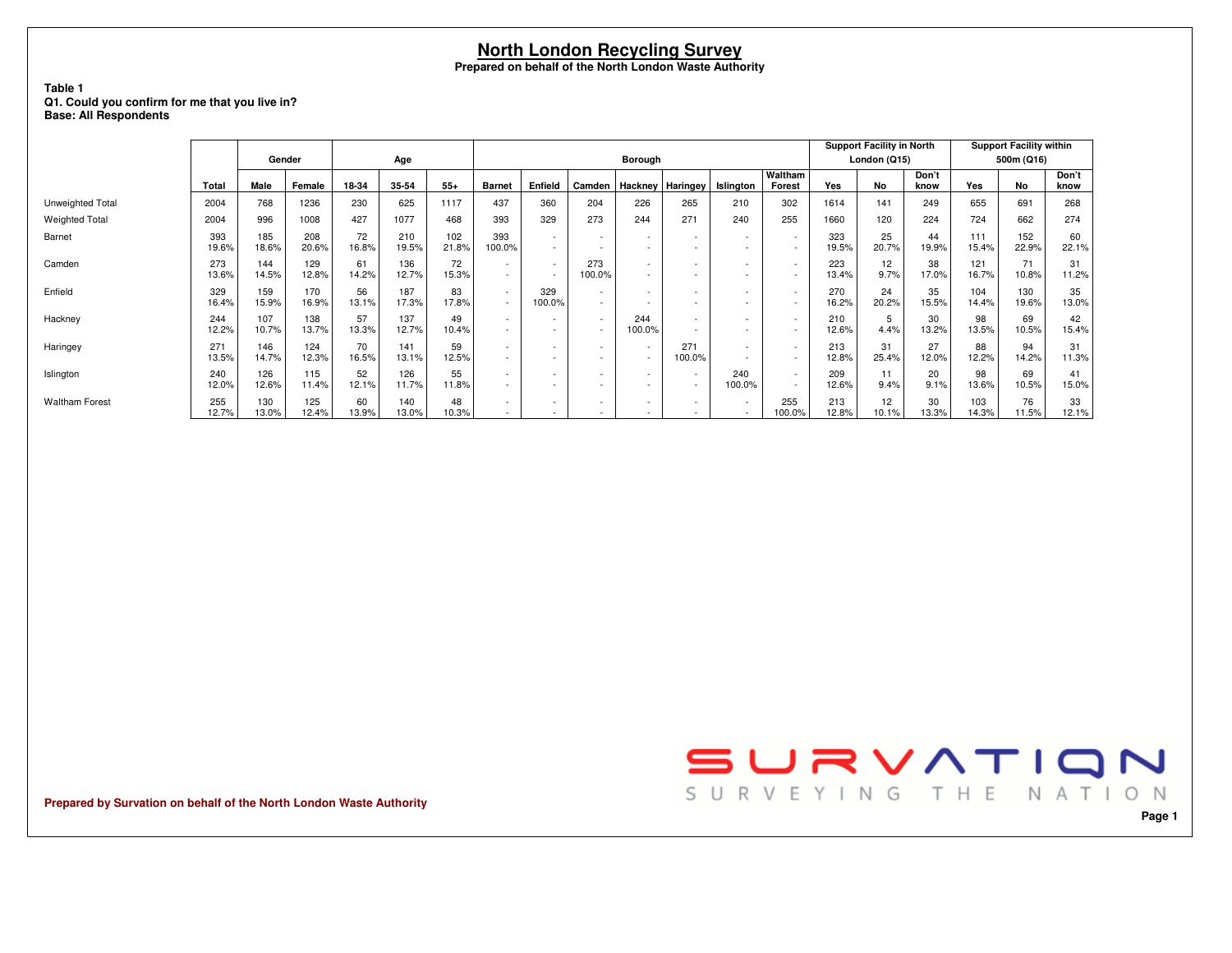#### **Table 2 Q2. Have you heard of the North London Waste Authority?Base: All Respondents**

|                       |               |              |              |              |              |              |               |              |              |                |                    |              |                   |               | <b>Support Facility in North</b> |               |              | <b>Support Facility within</b> |               |
|-----------------------|---------------|--------------|--------------|--------------|--------------|--------------|---------------|--------------|--------------|----------------|--------------------|--------------|-------------------|---------------|----------------------------------|---------------|--------------|--------------------------------|---------------|
|                       |               | Gender       |              |              | Age          |              |               |              |              | <b>Borough</b> |                    |              |                   |               | London (Q15)                     |               |              | 500m (Q16)                     |               |
|                       | <b>Total</b>  | Male         | Female       | 18-34        | 35-54        | $55+$        | <b>Barnet</b> | Enfield      | Camden       |                | Hackney   Haringey | Islington    | Waltham<br>Forest | Yes           | No                               | Don't<br>know | Yes          | <b>No</b>                      | Don't<br>know |
| Unweighted Total      | 2004          | 768          | 1236         | 230          | 625          | 1117         | 437           | 360          | 204          | 226            | 265                | 210          | 302               | 1614          | 141                              | 249           | 655          | 691                            | 268           |
| <b>Weighted Total</b> | 2004          | 996          | 1008         | 427          | 1077         | 468          | 393           | 329          | 273          | 244            | 271                | 240          | 255               | 1660          | 120                              | 224           | 724          | 662                            | 274           |
| Yes                   | 486<br>24.2%  | 263<br>26.4% | 222<br>22.0% | 89<br>20.8%  | 263<br>24.4% | 130<br>27.7% | 103<br>26.2%  | 124<br>37.6% | 29<br>10.8%  | 39<br>15.8%    | 78<br>28.9%        | 53<br>22.2%  | 23.3%             | 411<br>24.8%  | 34<br>28.0%                      | 41<br>18.3%   | 180<br>24.8% | 161<br>24.4%                   | 70<br>25.5%   |
| No                    | 1518<br>75.8% | 733<br>73.6% | 786<br>78.0% | 338<br>79.2% | 814<br>75.6% | 339<br>72.3% | 290<br>73.8%  | 205<br>62.4% | 243<br>89.2% | 206<br>84.2%   | 192<br>71.1%       | 187<br>77.8% | 195<br>76.7%      | 1249<br>75.2% | 87<br>72.0%                      | 183<br>81.7%  | 544<br>75.2% | 501<br>75.6%                   | 204<br>74.5%  |

YesNo



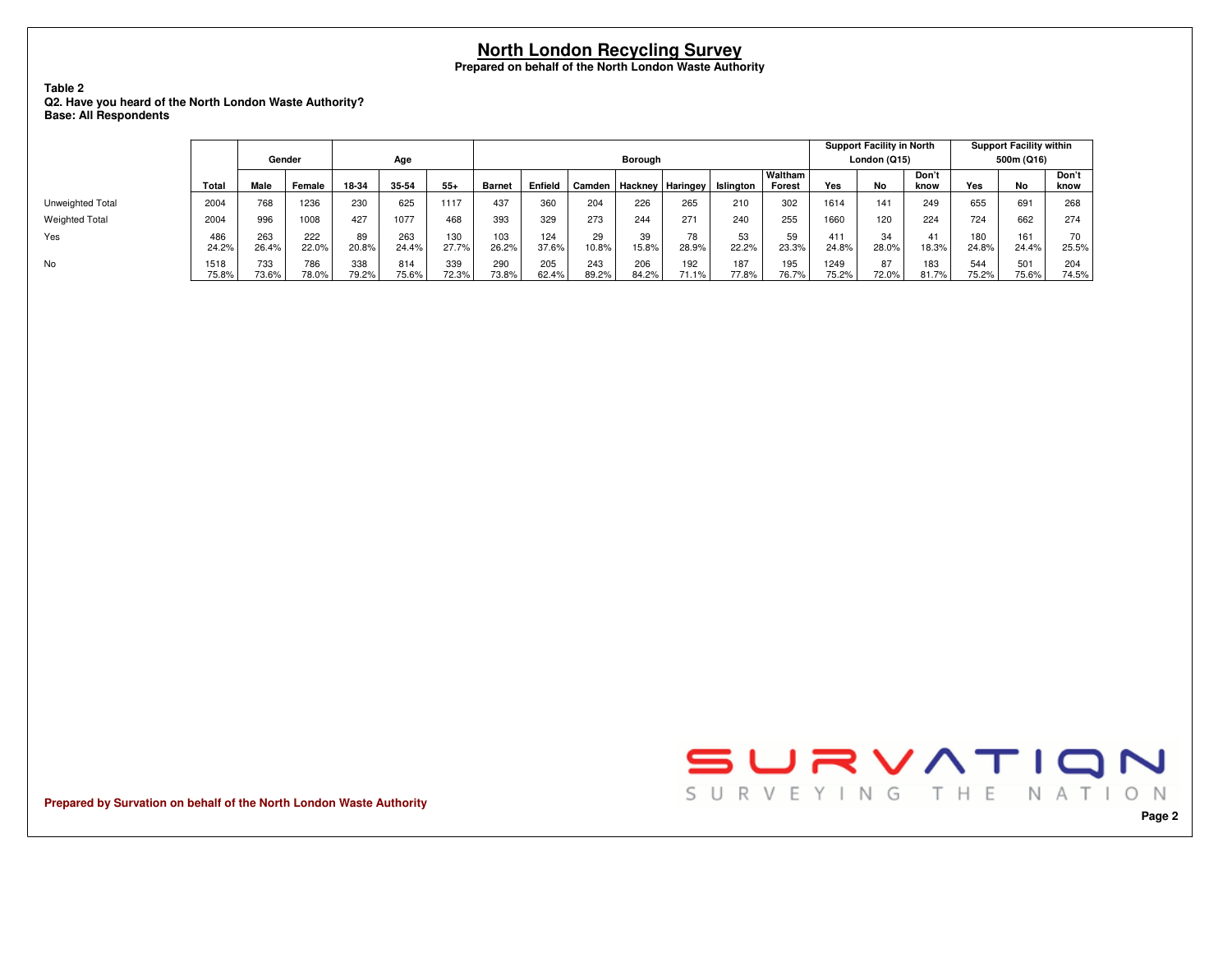### **Table 3 Q4. Have you heard of or seen the 'Love Food Hate Waste' campaign?Base: All Respondents**

|                       |               |              |              |              |              |              |               |              |              |              |                         |              |                         |               | <b>Support Facility in North</b> |               |              | <b>Support Facility within</b> |               |
|-----------------------|---------------|--------------|--------------|--------------|--------------|--------------|---------------|--------------|--------------|--------------|-------------------------|--------------|-------------------------|---------------|----------------------------------|---------------|--------------|--------------------------------|---------------|
|                       |               | Gender       |              |              | Age          |              |               |              |              | Borough      |                         |              |                         |               | London (Q15)                     |               |              | 500m (Q16)                     |               |
|                       | Total         | Male         | Female       | 18-34        | 35-54        | $55+$        | <b>Barnet</b> | Enfield      | Camden       |              | <b>Hackney Haringey</b> | Islington    | Waltham<br>Forest       | Yes           | No                               | Don't<br>know | Yes          | No                             | Don't<br>know |
| Unweighted Total      | 2004          | 768          | 1236         | 230          | 625          | 1117         | 437           | 360          | 204          | 226          | 265                     | 210          | 302                     | 1614          | 141                              | 249           | 655          | 691                            | 268           |
| <b>Weighted Total</b> | 2004          | 996          | 1008         | 427          | 1077         | 468          | 393           | 329          | 273          | 244          | 271                     | 240          | 255                     | 1660          | 120                              | 224           | 724          | 662                            | 274           |
| Yes                   | 434<br>21.6%  | 192<br>19.2% | 242<br>24.0% | 84<br>19.8%  | 262<br>24.3% | 82<br>17.5%  | 65<br>16.5%   | 63<br>19.2%  | 52<br>19.2%  | 64<br>26.3%  | 69<br>25.6%             | 65<br>27.0%  | 55<br>21.7%             | 374<br>22.5%  | 20<br>16.8%                      | 40<br>17.7%   | 197<br>27.2% | 120<br>18.1%                   | 58<br>21.0%   |
| No                    | 1465<br>73.1% | 742<br>74.5% | 723<br>71.7% | 317<br>74.4% | 757<br>70.3% | 365<br>78.0% | 306<br>77.9%  | 247<br>75.3% | 207<br>75.9% | 172<br>70.2% | 193<br>71.4%            | 151<br>62.8% | 189<br>74.2%            | 1198<br>72.2% | 99<br>82.1%                      | 169<br>75.4%  | 492<br>68.0% | 508<br>76.8%                   | 197<br>72.0%  |
| Not sure              | 105<br>5.2%   | 62<br>6.3%   | 43<br>4.2%   | 25<br>5.9%   | 58<br>5.4%   | 21<br>4.4%   | 22<br>5.5%    | 18<br>5.5%   | 13<br>4.9%   | 8<br>3.5%    | 8<br>3.0%               | 25<br>10.3%  | 10 <sup>1</sup><br>4.1% | 88<br>5.3%    | 1.2%                             | 15<br>6.9%    | 35<br>4.8%   | 34<br>5.2%                     | 19<br>7.0%    |

**Prepared by Survation on behalf of the North London Waste Authority**

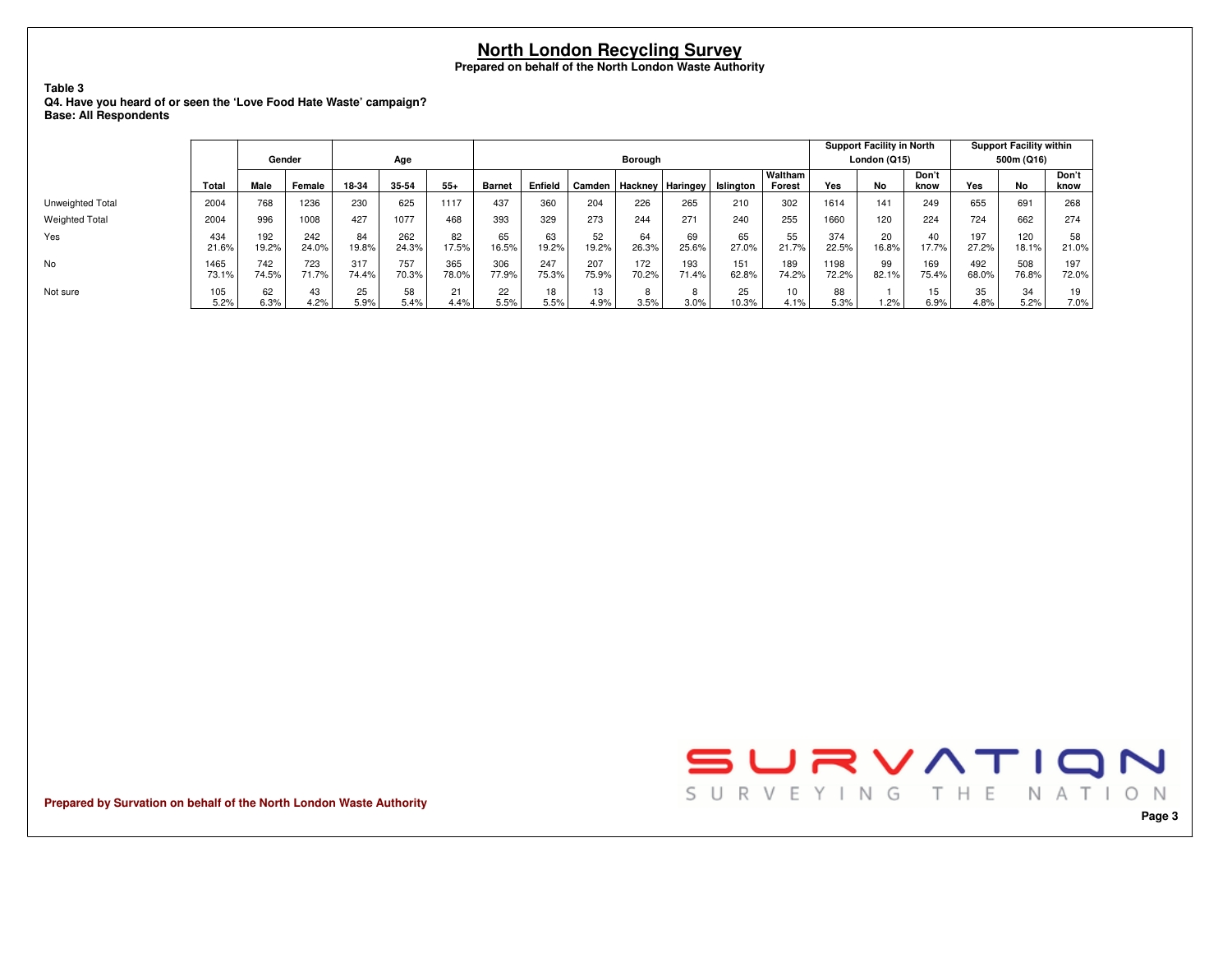**Q5. How much food do you think you throw away in total compared to this time last year? More, less or about the same?Base: All Respondents**

**Table 4**

|                         |     |               |              |              |              |              |              |               |              |              |                |              |                  |                   |              | <b>Support Facility in North</b> |                        |              | <b>Support Facility within</b> |               |
|-------------------------|-----|---------------|--------------|--------------|--------------|--------------|--------------|---------------|--------------|--------------|----------------|--------------|------------------|-------------------|--------------|----------------------------------|------------------------|--------------|--------------------------------|---------------|
|                         |     |               | Gender       |              |              | Age          |              |               |              |              | <b>Borough</b> |              |                  |                   |              | London (Q15)                     |                        |              | 500m (Q16)                     |               |
|                         |     | Total         | Male         | Female       | 18-34        | 35-54        | $55+$        | <b>Barnet</b> | Enfield      | Camden       | Hackney        | Haringey     | <b>Islinaton</b> | Waltham<br>Forest | Yes          | No                               | Don't<br>know          | Yes          | <b>No</b>                      | Don't<br>know |
| <b>Unweighted Total</b> |     | 2004          | 768          | 1236         | 230          | 625          | 1117         | 437           | 360          | 204          | 226            | 265          | 210              | 302               | 1614         | 141                              | 249                    | 655          | 691                            | 268           |
| <b>Weighted Total</b>   |     | 2004          | 996          | 1008         | 427          | 1077         | 468          | 393           | 329          | 273          | 244            | 271          | 240              | 255               | 1660         | 120                              | 224                    | 724          | 662                            | 274           |
| Much more               | (5) | 56<br>2.8%    | 20<br>2.0%   | 36<br>3.6%   | 8<br>2.0%    | 34<br>3.2%   | 13<br>2.7%   | 1.7%          | 13<br>4.0%   | 8<br>2.8%    | 2.8%           | 8<br>3.0%    | 6<br>2.7%        | 2.6%              | 46<br>2.8%   | $\overline{4}$<br>3.7%           | 6<br>2.5%              | 21<br>2.9%   | 18<br>2.7%                     | 2.5%          |
| Somewhat more           | (4) | 51<br>2.5%    | 21<br>2.1%   | 30<br>3.0%   | 13<br>3.2%   | 23<br>2.1%   | 15<br>3.2%   | 3<br>0.8%     | 4<br>1.2%    | 8<br>3.0%    | 6<br>2.5%      | 11<br>4.2%   | 10<br>4.3%       | 8<br>3.0%         | 42<br>2.5%   | $\overline{4}$<br>3.6%           | 5<br>2.1%              | 14<br>1.9%   | 18<br>2.7%                     | 11<br>3.9%    |
| About the same          | (3) | 1147<br>57.2% | 594<br>59.7% | 552<br>54.8% | 232<br>54.3% | 588<br>54.6% | 306<br>65.3% | 229<br>58.3%  | 186<br>56.7% | 178<br>65.4% | 138<br>56.6%   | 151<br>55.7% | 120<br>50.0%     | 144<br>56.5%      | 951<br>57.3% | 63<br>52.1%                      | 133<br>59.4%           | 391<br>54.0% | 396<br>59.7%                   | 165<br>60.1%  |
| Somewhat less           | (2) | 453<br>22.6%  | 224<br>22.5% | 230<br>22.8% | 104<br>24.3% | 268<br>24.9% | 74<br>15.8%  | 103<br>26.3%  | 66<br>20.2%  | 58<br>21.3%  | 54<br>22.0%    | 55<br>20.4%  | 63<br>26.2%      | 54<br>21.1%       | 379<br>22.8% | 28<br>23.2%                      | 47<br>20.8%            | 175<br>24.2% | 139<br>20.9%                   | 65<br>23.7%   |
| Much less               | (1) | 244<br>12.2%  | 106<br>10.6% | 138<br>13.6% | 42<br>9.8%   | 149<br>13.8% | 51<br>10.9%  | 42<br>10.6%   | 54<br>16.5%  | 17<br>6.1%   | 30<br>12.4%    | 37<br>13.8%  | 31<br>13.1%      | 32<br>12.6%       | 203<br>12.2% | 14<br>11.5%                      | 27<br>12.1%            | 102<br>14.1% | 78<br>11.7%                    | 23<br>8.3%    |
| Don't know              |     | 53<br>2.7%    | 31<br>3.1%   | 22<br>2.2%   | 28<br>6.5%   | 16<br>1.5%   | 10<br>2.2%   | 9<br>2.2%     | 5<br>1.4%    | 4<br>1.4%    | 9<br>3.7%      | 8<br>2.9%    | 9<br>3.7%        | 11<br>4.2%        | 39<br>2.4%   | $\overline{7}$<br>6.0%           | $\overline{7}$<br>3.1% | 20<br>2.8%   | 15<br>2.2%                     | 4<br>1.6%     |
| Net: More               |     | 107<br>5.3%   | 41<br>4.1%   | 66<br>6.6%   | 22<br>5.1%   | 57<br>5.3%   | 27<br>5.9%   | 10<br>2.5%    | 17<br>5.2%   | 16<br>5.9%   | 13<br>5.3%     | 20<br>7.2%   | 17<br>7.0%       | 14<br>5.6%        | 88<br>5.3%   | 9<br>7.3%                        | 10<br>4.6%             | 35<br>4.8%   | 36<br>5.4%                     | 17<br>6.3%    |
| Net: Less               |     | 697<br>34.8%  | 330<br>33.1% | 367<br>36.4% | 146<br>34.1% | 416<br>38.7% | 125<br>26.7% | 145<br>36.9%  | 120<br>36.7% | 74<br>27.3%  | 84<br>34.4%    | 93<br>34.2%  | 94<br>39.2%      | 86<br>33.7%       | 581<br>35.0% | 42<br>34.7%                      | 74<br>32.9%            | 278<br>38.4% | 216<br>32.6%                   | 88<br>32.0%   |
| Mean                    |     | 2.60          | 2.61         | 2.59         | 2.61         | 2.55         | 2.70         | 2.56          | 2.56         | 2.75         | 2.60           | 2.61         | 2.56             | 2.60              | 2.60         | 2.63                             | 2.61                   | 2.54         | 2.63                           | 2.68          |
| Standard deviation      |     | 0.85          | 0.79         | 0.90         | 0.80         | 0.87         | 0.81         | 0.77          | 0.92         | 0.74         | 0.85           | 0.89         | 0.88             | 0.86              | 0.84         | 0.89                             | 0.83                   | 0.87         | 0.83                           | 0.79          |
| Standard error          |     | 0.02          | 0.03         | 0.03         | 0.05         | 0.04         | 0.02         | 0.04          | 0.05         | 0.05         | 0.06           | 0.06         | 0.06             | 0.05              | 0.02         | 0.08                             | 0.05                   | 0.03         | 0.03                           | 0.05          |

**Prepared by Survation on behalf of the North London Waste Authority**

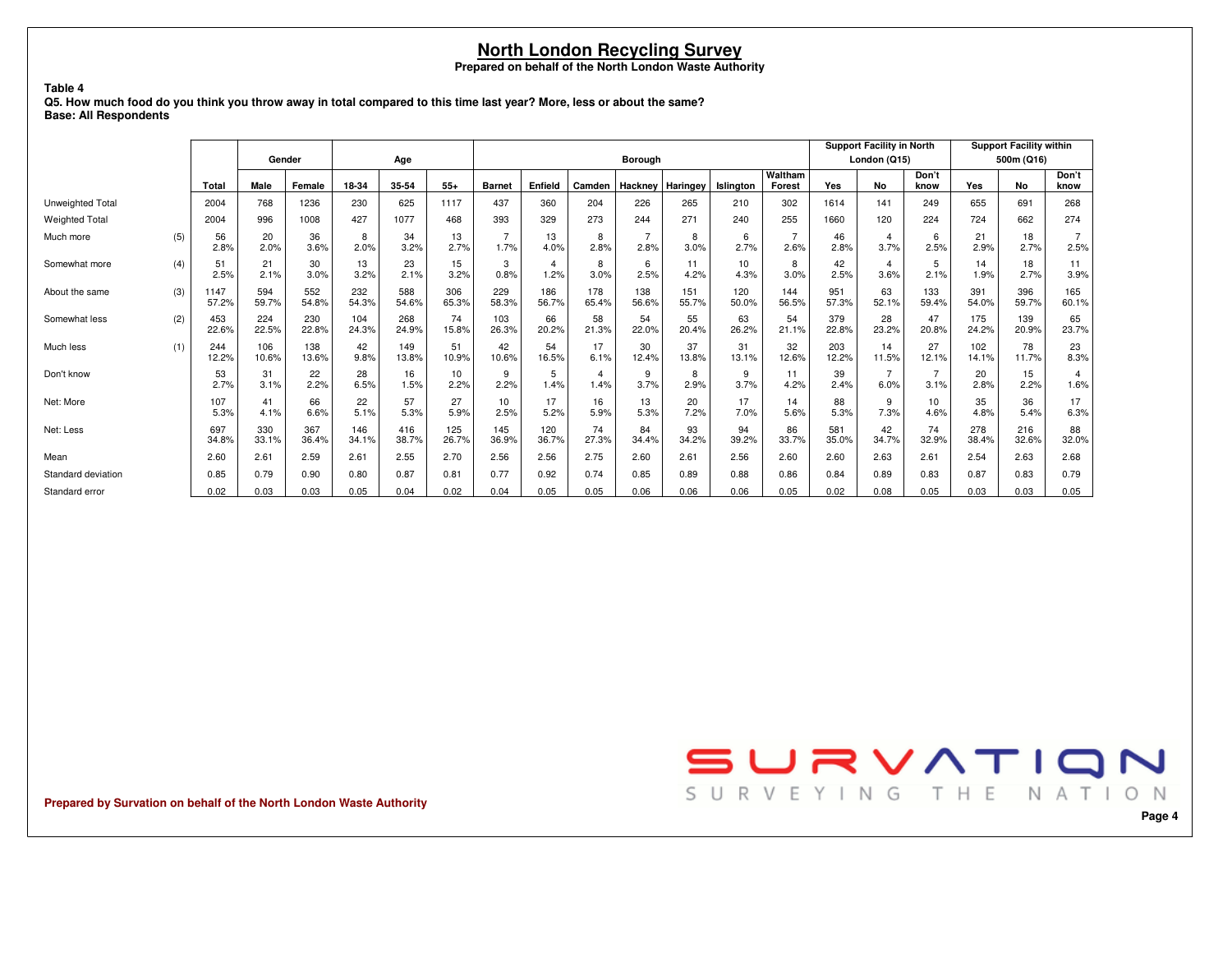### **Table 5**

Q6. In your area you can recycle the following things: Paper, Cardboard, Glass bottles and jars, Plastic bottles,Food tins and drinks cans, and tetra pak Juice and milk cartons **Which of these statements best describes how much you recycle?**

**Base: All Respondents**

|                                                               |               |                        | Gender                 |              | Age          |                        |               |              |                          | Borough                  |                          |              |                   |                        | <b>Support Facility in North</b><br>London (Q15) |               |              | <b>Support Facility within</b><br>500m (Q16) |               |
|---------------------------------------------------------------|---------------|------------------------|------------------------|--------------|--------------|------------------------|---------------|--------------|--------------------------|--------------------------|--------------------------|--------------|-------------------|------------------------|--------------------------------------------------|---------------|--------------|----------------------------------------------|---------------|
|                                                               | Total         | Male                   | Female                 | 18-34        | 35-54        | $55+$                  | <b>Barnet</b> | Enfield      | Camden                   | Hackney                  | <b>Haringey</b>          | Islington    | Waltham<br>Forest | Yes                    | No                                               | Don't<br>know | Yes          | No                                           | Don't<br>know |
| Unweighted Total                                              | 2004          | 768                    | 1236                   | 230          | 625          | 1117                   | 437           | 360          | 204                      | 226                      | 265                      | 210          | 302               | 1614                   | 141                                              | 249           | 655          | 691                                          | 268           |
| <b>Weighted Total</b>                                         | 2004          | 996                    | 1008                   | 427          | 1077         | 468                    | 393           | 329          | 273                      | 244                      | 271                      | 240          | 255               | 1660                   | 120                                              | 224           | 724          | 662                                          | 274           |
| I recycle everything that<br>can be recycled                  | 1098<br>54.8% | 502<br>50.4%           | 596<br>59.1%           | 190<br>44.6% | 584<br>54.2% | 302<br>64.4%           | 226<br>57.4%  | 205<br>62.3% | 108<br>39.6%             | 130<br>53.1%             | 145<br>53.4%             | 126<br>52.3% | 160<br>62.9%      | 903<br>54.4%           | 63<br>52.3%                                      | 132<br>59.1%  | 405<br>56.0% | 357<br>53.9%                                 | 141<br>51.5%  |
| I recycle a lot but not<br>everything that can be<br>recycled | 670<br>33.4%  | 360<br>36.2%           | 310<br>30.7%           | 152<br>35.5% | 384<br>35.7% | 131<br>27.9%           | 136<br>34.6%  | 95<br>28.8%  | 108<br>39.7%             | 87<br>35.7%              | 97<br>35.9%              | 75<br>31.1%  | 72<br>28.3%       | 568<br>34.2%           | 43<br>35.5%                                      | 59<br>26.3%   | 233<br>32.2% | 233<br>35.1%                                 | 103<br>37.6%  |
| recycle sometimes                                             | 182<br>9.1%   | 110<br>11.0%           | 72<br>7.2%             | 68<br>15.9%  | 83<br>7.7%   | 25<br>5.3%             | 28<br>7.1%    | 17<br>5.2%   | 50<br>18.4%              | 24<br>9.8%               | 23<br>8.4%               | 28<br>11.5%  | 12<br>4.9%        | 149<br>9.0%            | 11<br>9.2%                                       | 21<br>9.6%    | 9.7%         | 58<br>8.8%                                   | 20<br>7.4%    |
| I do not recycle                                              | 2.5%          | 22<br>2.2%             | 29<br>2.8%             | 17<br>4.0%   | 24<br>2.2%   | 9<br>1.9%              | 3<br>0.8%     | 11<br>3.5%   | 6<br>2.3%                | 1.5%                     | 6<br>2.3%                | 12<br>4.8%   | 3.4%              | 38<br>2.3%             | 3<br>2.7%                                        | 10<br>4.5%    | 15<br>2.0%   | 14<br>2.1%                                   | 3.3%          |
| Don't know                                                    | 3<br>0.2%     | $\overline{2}$<br>0.2% | $\overline{2}$<br>0.2% | $\sim$       | 0.1%         | $\overline{2}$<br>0.5% | 0.1%          | 0.3%         | $\overline{\phantom{a}}$ | $\overline{\phantom{a}}$ | $\overline{\phantom{a}}$ | 0.3%         | 0.5%              | $\overline{2}$<br>0.1% | ۰<br>0.3%                                        | 0.5%          | 0.1%         | 0.1%                                         | 0.2%          |



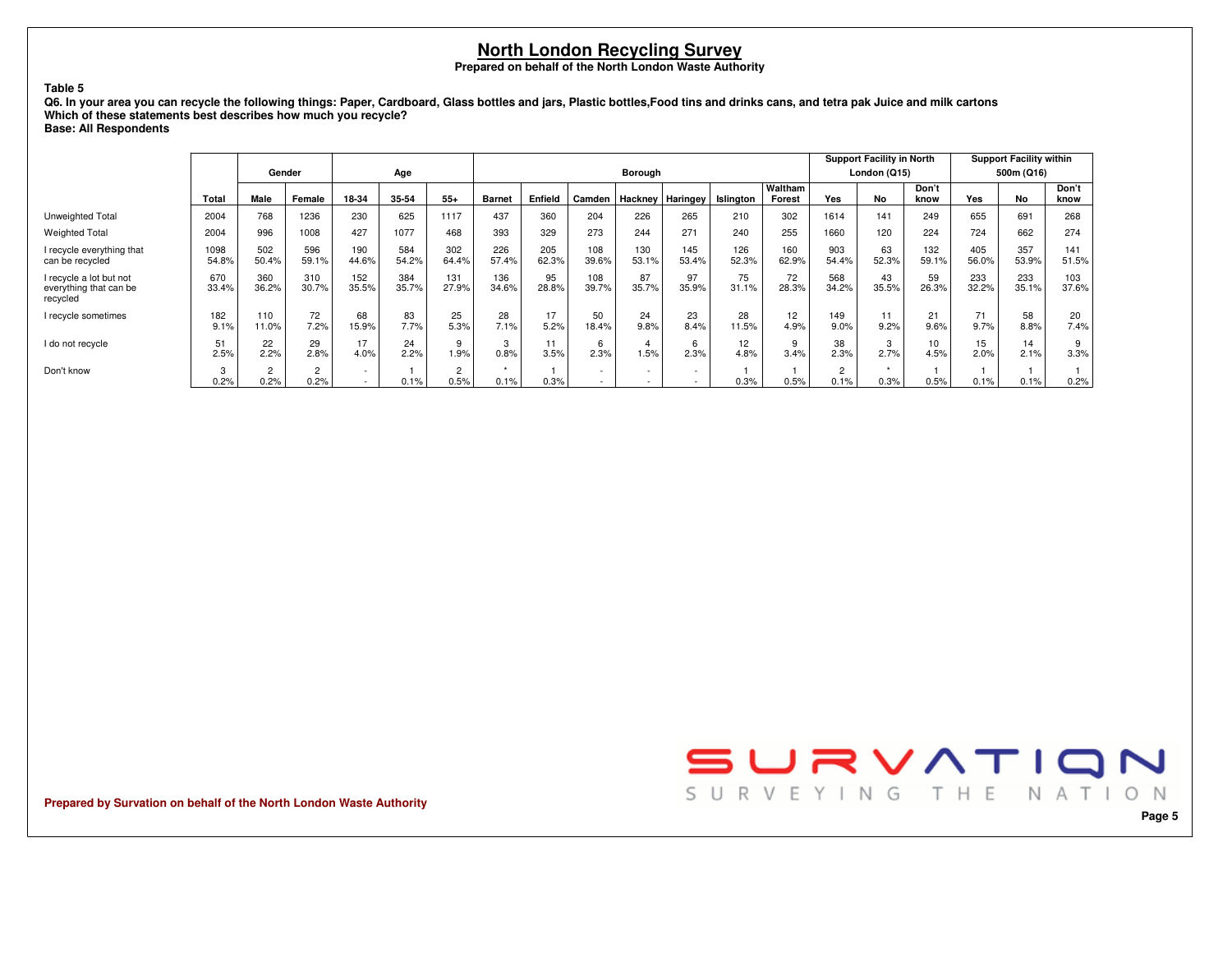#### **Table 6**

 **Q8. Approximately how much of their rubbish do you think households in north London recycle overall?Base: All Respondents**

|                          |            |            |            |            |            |            |               |            |           |            |            |           |                   |            | <b>Support Facility in North</b> |               |            | <b>Support Facility within</b> |               |
|--------------------------|------------|------------|------------|------------|------------|------------|---------------|------------|-----------|------------|------------|-----------|-------------------|------------|----------------------------------|---------------|------------|--------------------------------|---------------|
|                          |            | Gender     |            |            | Age        |            |               |            |           | Borough    |            |           |                   |            | London (Q15)                     |               |            | 500m (Q16)                     |               |
|                          | Total      | Male       | Female     | 18-34      | 35-54      | $55+$      | <b>Barnet</b> | Enfield    | Camden    | Hackney    | Haringey   | Islington | Waltham<br>Forest | Yes        | No                               | Don't<br>know | Yes        | <b>No</b>                      | Don't<br>know |
| Unweighted Total         | 2004       | 768        | 1236       | 230        | 625        | 1117       | 437           | 360        | 204       | 226        | 265        | 210       | 302               | 1614       | 141                              | 249           | 655        | 691                            | 268           |
| <b>Weighted Total</b>    | 2004       | 996        | 1008       | 427        | 1077       | 468        | 393           | 329        | 273       | 244        | 271        | 240       | 255               | 1660       | 120                              | 224           | 724        | 662                            | 274           |
| $0 - 10%$                | 70<br>3.5% | 51<br>5.1% | 19<br>1.9% | 12<br>2.9% | 41<br>3.8% | 16<br>3.5% | 14<br>3.6%    | 12<br>3.7% | 8<br>2.9% | 10<br>4.1% | 12<br>4.4% | 8<br>3.3% | 6<br>2.3%         | 63<br>3.8% | 5<br>3.8%                        | 3<br>1.1%     | 33<br>4.5% | 23<br>3.4%                     | 2.6%          |
| 11-20%                   | 188        | 113        | 75         | 46         | 114        | 26         | 38            | 13         | 39        | 23         | 34         | 29        | 12                | 165        | 10                               | 12            | 80         | 61                             | 24            |
|                          | 9.4%       | 11.4%      | 7.4%       | 10.7%      | 10.6%      | 5.6%       | 9.6%          | 4.0%       | 14.4%     | 9.3%       | 12.6%      | 11.9%     | 4.9%              | 10.0%      | 8.5%                             | 5.5%          | 11.1%      | 9.2%                           | 8.8%          |
| 21-30%                   | 301        | 189        | 112        | 77         | 167        | 50         | 48            | 36         | 50        | 22         | 45         | 52        | 47                | 266        | 11                               | 23            | 134        | 98                             | 34            |
|                          | 15.0%      | 18.9%      | 11.1%      | 18.0%      | 15.5%      | 10.6%      | 12.3%         | 11.0%      | 18.5%     | 9.1%       | 16.7%      | 21.5%     | 18.3%             | 16.0%      | 9.3%                             | 10.5%         | 18.5%      | 14.8%                          | 12.4%         |
| 31-40%                   | 194        | 98         | 95         | 56         | 110        | 27         | 48            | 18         | 33        | 20         | 25         | 21        | 28                | 170        | 9                                | 15            | 66         | 66                             | 37            |
|                          | 9.7%       | 9.9%       | 9.4%       | 13.1%      | 10.2%      | 5.7%       | 12.2%         | 5.4%       | 12.3%     | 8.3%       | 9.4%       | 8.7%      | 10.9%             | 10.2%      | 7.6%                             | 6.7%          | 9.1%       | 10.0%                          | 13.5%         |
| 41-50%                   | 267        | 110        | 157        | 50         | 165        | 50         | 65            | 44         | 31        | 34         | 39         | 26        | 27                | 233        | 12                               | 22            | 97         | 102                            | 34            |
|                          | 13.3%      | 11.0%      | 15.5%      | 11.7%      | 15.3%      | 10.7%      | 16.4%         | 13.5%      | 11.5%     | 14.0%      | 14.3%      | 10.8%     | 10.8%             | 14.0%      | 10.1%                            | 9.6%          | 13.4%      | 15.4%                          | 12.4%         |
| More than 50% (i.e. more | 462        | 208        | 255        | 117        | 236        | 107        | 94            | 114        | 43        | 59         | 45         | 41        | 66                | 395        | 28                               | 40            | 162        | 157                            | 76            |
| than half)               | 23.1%      | 20.9%      | 25.3%      | 27.4%      | 21.9%      | 22.9%      | 23.9%         | 34.6%      | 15.9%     | 24.2%      | 16.6%      | 17.0%     | 26.0%             | 23.8%      | 23.1%                            | 17.7%         | 22.4%      | 23.7%                          | 27.8%         |
| Don't know               | 523        | 227        | 296        | 69         | 244        | 192        | 86            | 91         | 67        | 76         | 70         | 64        | 68                | 368        | 45                               | 109           | 151        | 155                            | 61            |
|                          | 26.1%      | 22.8%      | 29.3%      | 16.3%      | 22.6%      | 41.0%      | 21.9%         | 27.8%      | 24.5%     | 31.1%      | 25.9%      | 26.7%     | 26.7%             | 22.2%      | 37.6%                            | 48.9%         | 20.9%      | 23.5%                          | 22.4%         |

**Prepared by Survation on behalf of the North London Waste Authority**

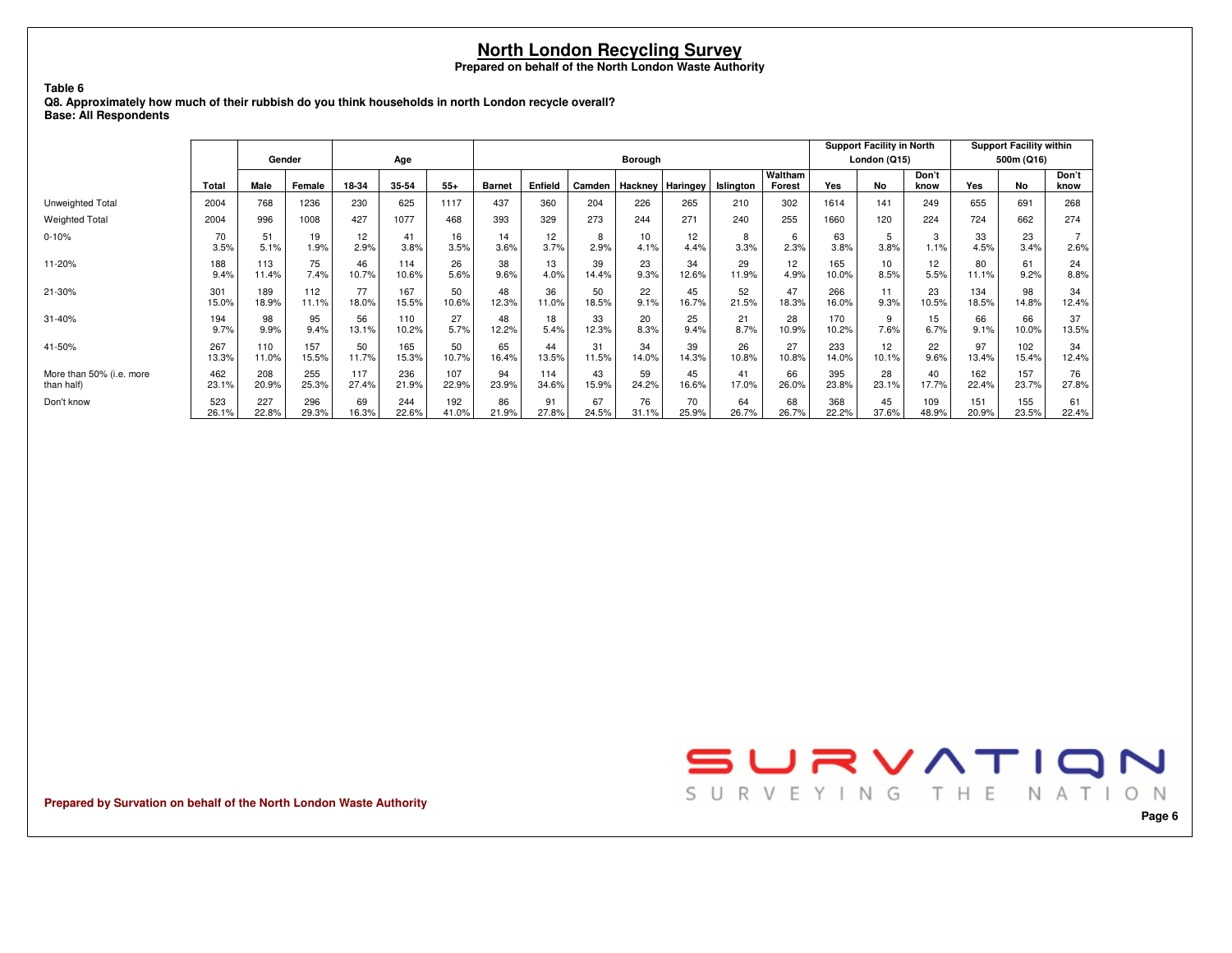**Table 7**

 **Q9. The north London boroughs have a target to help households recycle a certain amount of their rubbish by 2020.Are you aware of what that target is?**

**Base: All Respondents**

|                       |               |              |              |              |              |              |               |                     |                                    |                        |              |              |                                    |               | <b>Support Facility in North</b> |                                    |              | <b>Support Facility within</b> |               |
|-----------------------|---------------|--------------|--------------|--------------|--------------|--------------|---------------|---------------------|------------------------------------|------------------------|--------------|--------------|------------------------------------|---------------|----------------------------------|------------------------------------|--------------|--------------------------------|---------------|
|                       |               |              | Gender       |              | Age          |              |               |                     |                                    | Borough                |              |              |                                    |               | London (Q15)                     |                                    |              | 500m (Q16)                     |               |
|                       | Total         | Male         | Female       | 18-34        | 35-54        | $55+$        | <b>Barnet</b> | Enfield             | Camden                             | Hackney                | Haringey     | Islington    | Waltham<br>Forest                  | Yes           | No                               | Don't<br>know                      | Yes          | No                             | Don't<br>know |
| Unweighted Total      | 2004          | 768          | 1236         | 230          | 625          | 1117         | 437           | 360                 | 204                                | 226                    | 265          | 210          | 302                                | 1614          | 141                              | 249                                | 655          | 691                            | 268           |
| <b>Weighted Total</b> | 2004          | 996          | 1008         | 427          | 1077         | 468          | 393           | 329                 | 273                                | 244                    | 271          | 240          | 255                                | 1660          | 120                              | 224                                | 724          | 662                            | 274           |
| $0 - 30%$             | 33<br>1.6%    | 24<br>2.4%   | 0.8%         | 9<br>2.2%    | 20<br>1.9%   | 3<br>0.7%    | 9<br>2.2%     | $\mathbf b$<br>1.6% | 1.4%                               | $\overline{2}$<br>1.0% | 2.6%         | 5<br>2.2%    | $\sim$<br>$\overline{\phantom{a}}$ | 31<br>1.9%    | 1.1%                             | $\overline{\phantom{a}}$<br>$\sim$ | 18<br>2.4%   | 11<br>1.6%                     | 3<br>1.0%     |
| 31-49%                | 28<br>1.4%    | 9<br>0.9%    | 19<br>1.8%   | 3<br>0.6%    | 22<br>2.0%   | 3<br>0.7%    | 3<br>0.7%     | 2.0%                | $\sim$<br>$\overline{\phantom{a}}$ | 6<br>2.3%              | 9<br>3.3%    | 0.3%         | 3<br>1.1%                          | 20<br>1.2%    | 4<br>3.4%                        | 3<br>1.6%                          | 1.0%         | 11<br>1.7%                     | 0.5%          |
| 50%                   | 94<br>4.7%    | 61<br>6.1%   | 33<br>3.2%   | 5<br>1.1%    | 68<br>6.3%   | 19<br>4.0%   | 10<br>2.5%    | 5<br>1.5%           | 15<br>5.5%                         | 15<br>6.0%             | 14<br>5.2%   | 23<br>9.7%   | 12<br>4.7%                         | 82<br>5.0%    | 8<br>6.6%                        | 3<br>1.5%                          | 45<br>6.3%   | 25<br>3.8%                     | 12<br>4.2%    |
| 51-70%                | 107<br>5.4%   | 62<br>6.2%   | 45<br>4.5%   | 25<br>5.9%   | 66<br>6.2%   | 16<br>3.4%   | 19<br>4.8%    | 19<br>5.8%          | 24<br>8.6%                         | 5<br>2.0%              | 15<br>5.6%   | 14<br>5.9%   | 12<br>4.6%                         | 97<br>5.8%    | $\overline{2}$<br>2.0%           | 8<br>3.7%                          | 50<br>6.9%   | 27<br>4.0%                     | 20<br>7.3%    |
| 71-100%               | 124<br>6.2%   | 69<br>6.9%   | 55<br>5.4%   | 25<br>5.9%   | 77<br>7.1%   | 20<br>4.3%   | 26<br>6.7%    | 17<br>5.1%          | 21<br>7.6%                         | 12<br>5.1%             | 19<br>6.9%   | 15<br>6.2%   | 14<br>5.7%                         | 110<br>6.6%   | 8<br>6.7%                        | 6<br>2.6%                          | 53<br>7.4%   | 47<br>7.1%                     | 9<br>3.4%     |
| Don't know            | 1619<br>80.8% | 771<br>77.4% | 848<br>84.1% | 360<br>84.3% | 824<br>76.5% | 407<br>86.9% | 327<br>83.2%  | 276<br>84.0%        | 210<br>76.9%                       | 204<br>83.5%           | 206<br>76.3% | 182<br>75.8% | 213<br>83.9%                       | 1320<br>79.5% | 97<br>80.2%                      | 203<br>90.6%                       | 550<br>76.0% | 541<br>81.7%                   | 229<br>83.6%  |